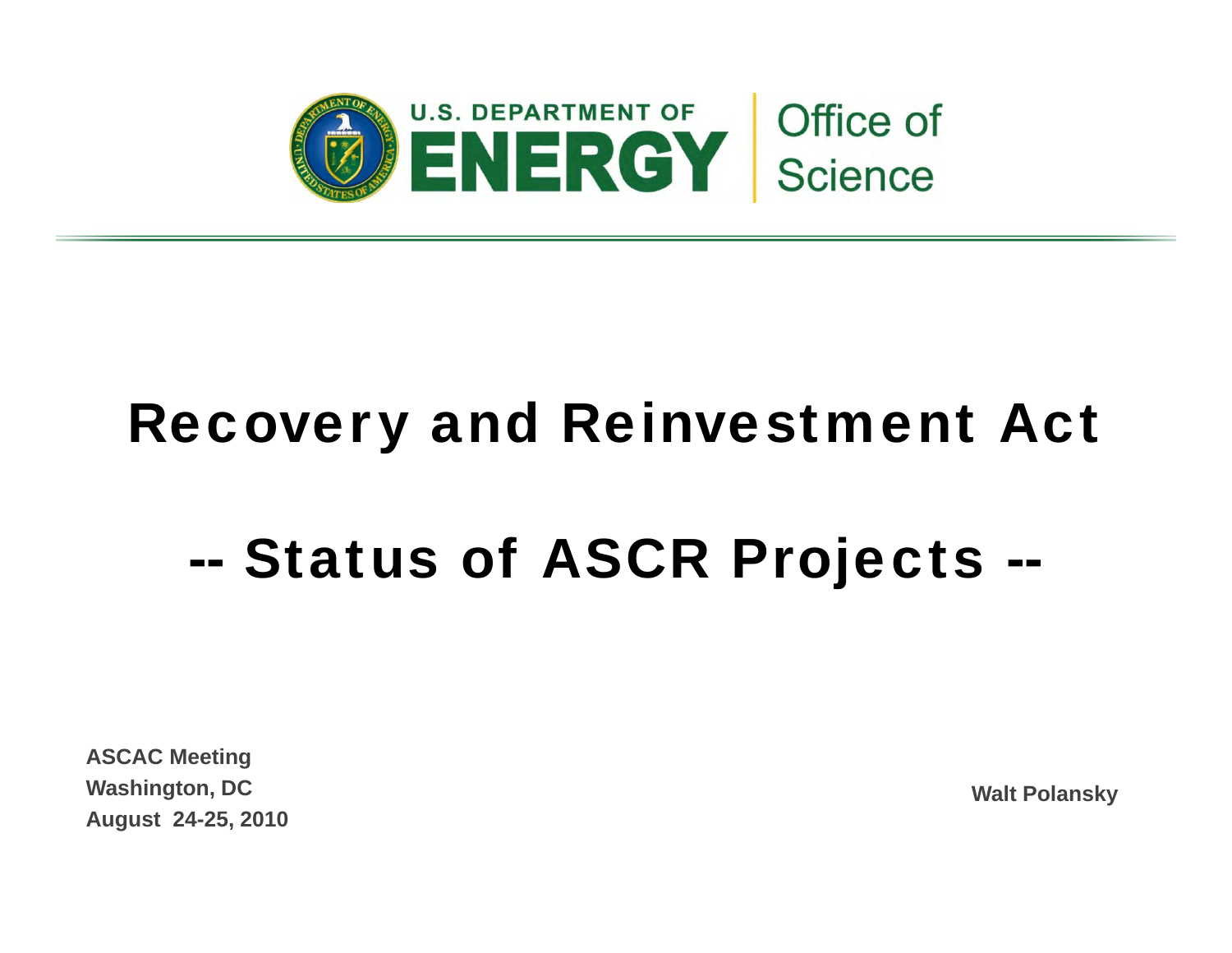| <b>FRIDAY ARTIST #20#2010</b>                                          |                                                                                                                                                                                              | Text -A A +A   Google Translate   RSS Feeds                     | <b>REPORT FRAUD, WASTE &amp; ABUSE</b> |
|------------------------------------------------------------------------|----------------------------------------------------------------------------------------------------------------------------------------------------------------------------------------------|-----------------------------------------------------------------|----------------------------------------|
|                                                                        | RECOVERY.GOV<br><b>PAYE KETER MONEY</b>                                                                                                                                                      |                                                                 | Connect With Us   1   B   B   M        |
|                                                                        | Recovery gov is the second annual statistical wide was a provides easy access to data<br>related to Recovery Act spending and allows for the reporting of potential fraud, waste, and abuse. | All of Recovery.gov                                             | $ \mathsf{Go} $<br>Q Search<br>v       |
| <b>ACCOUNTABILITY</b><br><b>HOME</b><br>ABOUT                          | WHERE IS THE MONEY GOING?<br><b>OPPORTUNITIES</b>                                                                                                                                            | <b>FAQS &amp; RESOURCES</b><br><b>NEWS</b><br><b>CONTACT US</b> | SITE INDEX                             |
| Home > About                                                           |                                                                                                                                                                                              |                                                                 |                                        |
| >> The Recovery Act                                                    | <b>THE RECOVERY ACT</b>                                                                                                                                                                      |                                                                 | <b>VIDEO</b><br><b>CENTER</b>          |
| >> Recovery now<br>$\bigcap_{n}$ $\bigcap_{n}$<br>nnnn.<br>$\triangle$ |                                                                                                                                                                                              | Cangroso nossed the American Desaugus and Deinvestment Ast of   |                                        |

**On Feb. 13, 2009, Congress passed the American Recovery and Reinvestment Act of 2009 at the urging of President Obama, who signed it into law four days later. A direct response to the economic crisis, the Recovery Act has three immediate goals:**

- •**Create new jobs and save existing ones**
- •**Spur economic activity and invest in long-term growth**
- Foster unprecedented levels of accountability and transparency in government spending

#### **Project Operating Plans (POP)**

**Public Benefit & Impact Cost & Schedule &Milestones (including Quarterly briefs to ASCAC) Performance Measures Management (Linkage to DOE Priorities)**

### All funds must be obligated (out of DOE) by Sept 30, 2010 **All funds must be spent by Sept 30, 2015 – unspent funds returned to US Treasury**

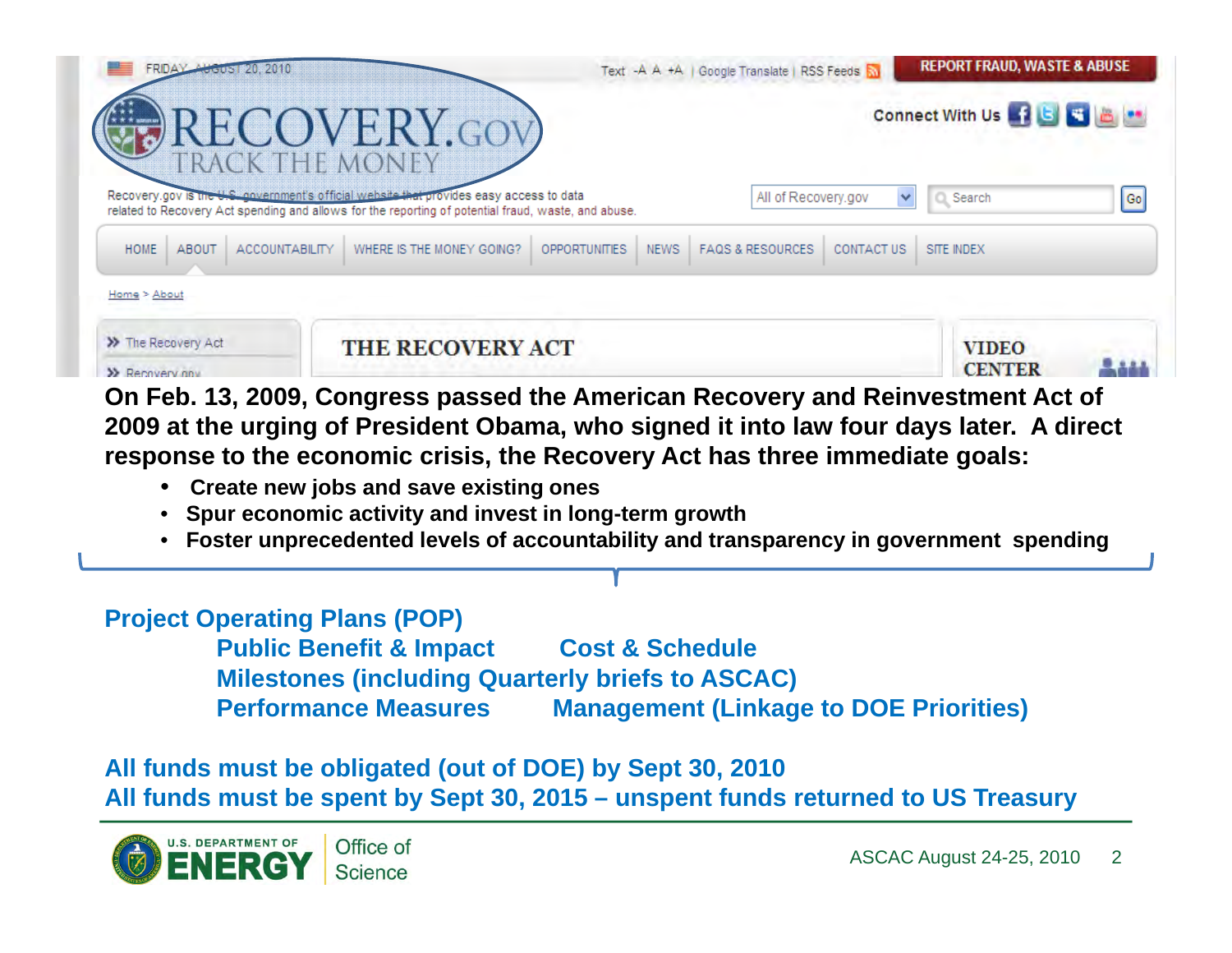# Recovery and Reinvestment Act Projects

### **ASCR's Recovery Act Projects (\$154.9M)**

- Advanced Networking Initiative (\$66.8M)
	- $\bullet$  Testbed to demonstrate and build tools for 100Gbps optical networking technologies
- Leadership Computing Facility Upgrades (\$19.9M)
	- Six ‐core upgrade to Oak Ridge LCF machine delivered 2.2 Petaflops
- Advanced Computer Architectures (\$5.2M)
	- Research on next generation technologies
- Magellan (\$33M)
	- Research to demonstrate and build tools to enable scientists to utilize cloud computing resources for mid ‐range computing needs
- SciDAC-e (\$30M)
	- Supplement and leverage existing SciDAC investments to advance the high performance computational capabilities of the BES ‐ Energy Frontier Research Centers; Extra user support for Energy related projects at the Leadership Computing and NERSC facilities; Applied mathematics research in support of DOE electricity grid efforts.

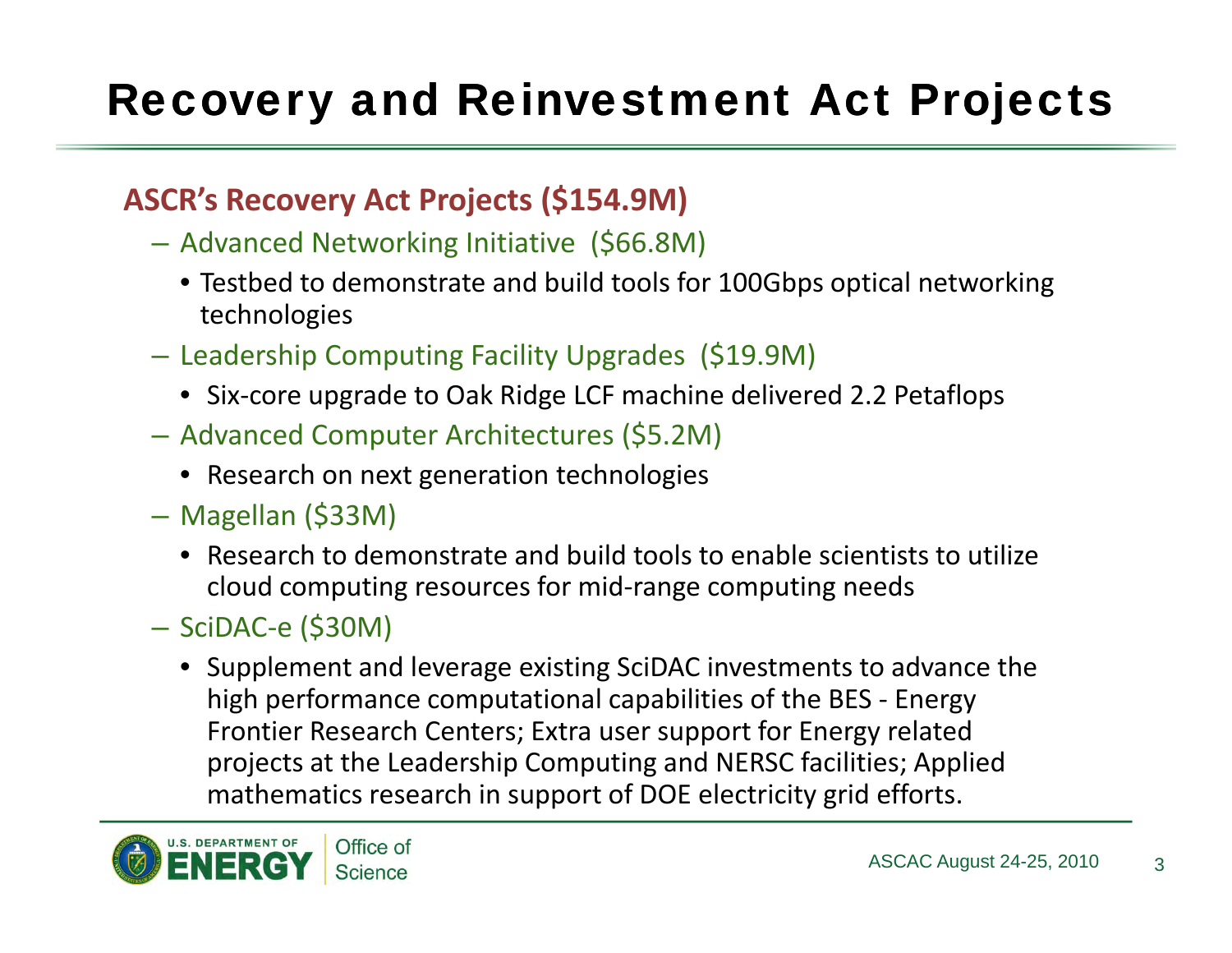### DOE Explores Cloud Computing

- • **ASCR Magellan Project Summary**
	- \$32M project at NERSC and ALCF
	- ~100 TF/s compute cloud testbed (across sites)
	- Petabyte‐scale storage cloud testbed
- • **Project Progress**
	- **ANL and LBNL receiving stage II hardware**
		- **Flash storage, big memory, GPGPU, 100 Gbps connection to ANI prototype network**
	- **Completed cross‐site demo with single application using both Magellan sites**
	- **Regular telecon and on‐site meetings to coordinate activities at both sites**
	- **Implemented 4 cloud environments**
		- **Batch, Virtual Machine, Hadoop, private cluster**
		- **Science communities actively submitting jobs**
			- **15 M core‐hours allocated**
- • **Cloud questions to explore on Magellan:**
	- Can a cloud serve DOE's mid-range computing needs?
	- $\rightarrow$  More efficient than cluster-per-PI model
	- What part of the workload can be served on <sup>a</sup> cloud?
	- What features (hardware and software) are needed of <sup>a</sup> "Science Cloud"? (Eucalyptus at ALCF; Linux at NERSC)
	- How does this differ, if at all, from commercial clouds?





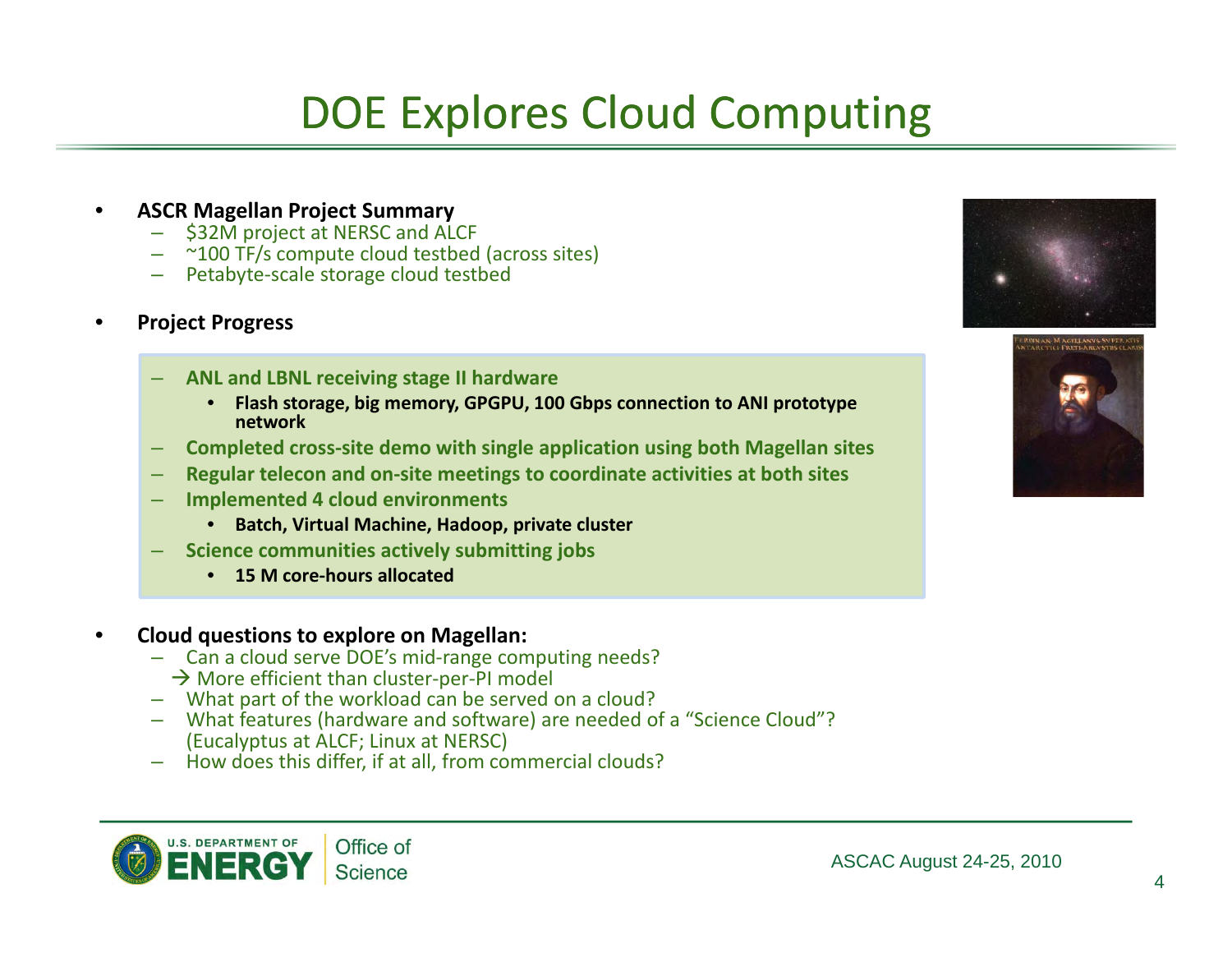# ANI: Advanced Network Initiative

### **Goals:**

- **Accelerate the commercialization of 100 Gigabit per second commercialization (Gbps) networking technologies by deploying a national-scale prototype network that will span four distinct geographic regions, connecting the three major ASCR computing three facilities and the New York multi-agency peering point providing transatlantic Research and Education (R&E) connectivit y at 100 Gb ps.**
- **Complement the prototype 100 Gbps network with a testbed providing an experimental network research environment at sufficient scale to usefully test experimental approaches to next generation networks and applications.**

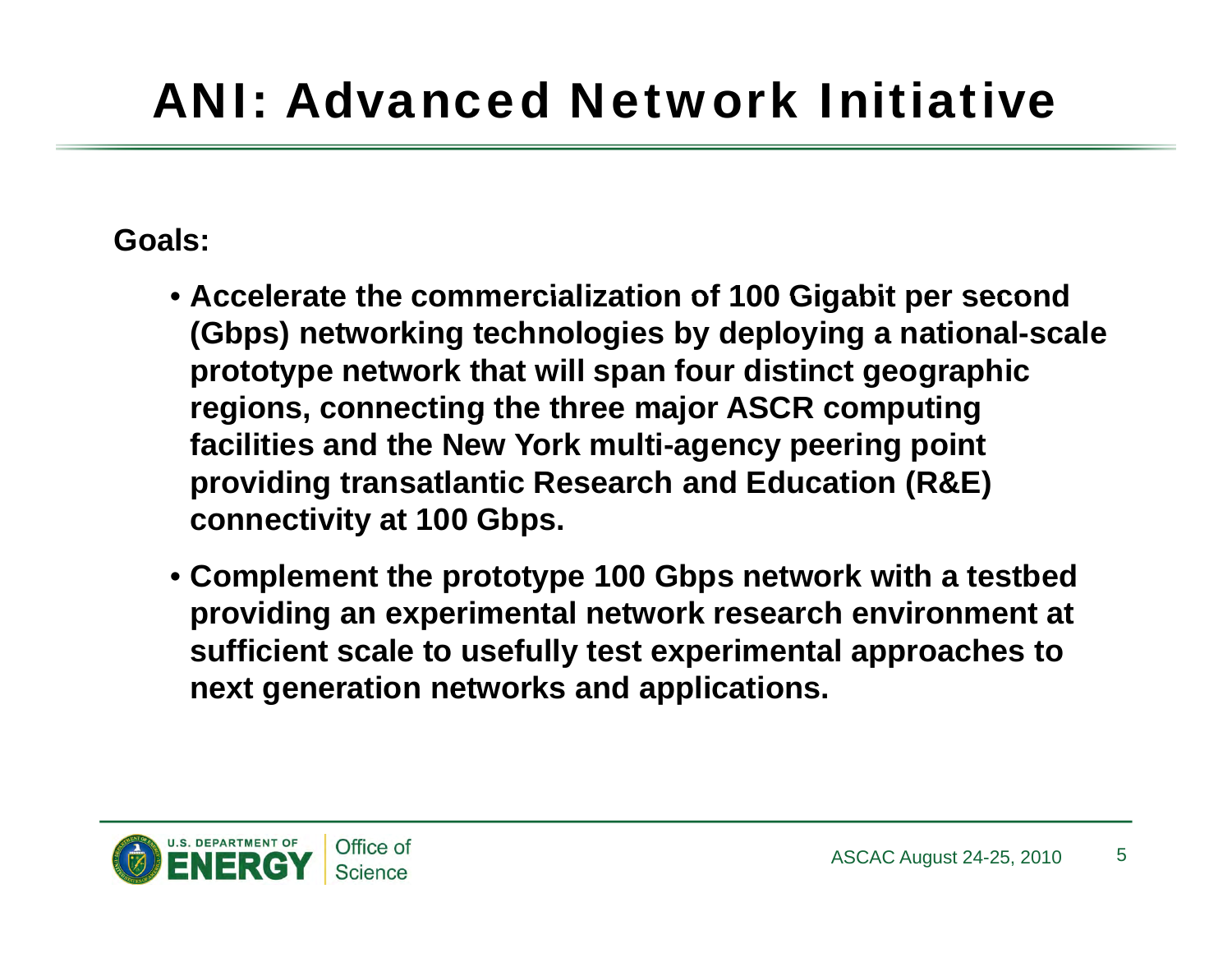# ANI Status

- • **Testbed operational as of June 2010**
	- 3 research projects active
	- 3 more waiting for 40 Gbps capability
	- User guide written and basic reservation system in use
- • **National 100 Gbps backbone RFP evaluation underway**
	- alpha HW from 3 vendors has been evaluated
- • **Process in place to evaluate new research proposals**
	- $1^{\rm st}$  round due Oct 2010
	- Awards will be made Jan 2011
	- Review committee contains Lab, Academic, Industry, and International members
	- New awards on 6 month time frame



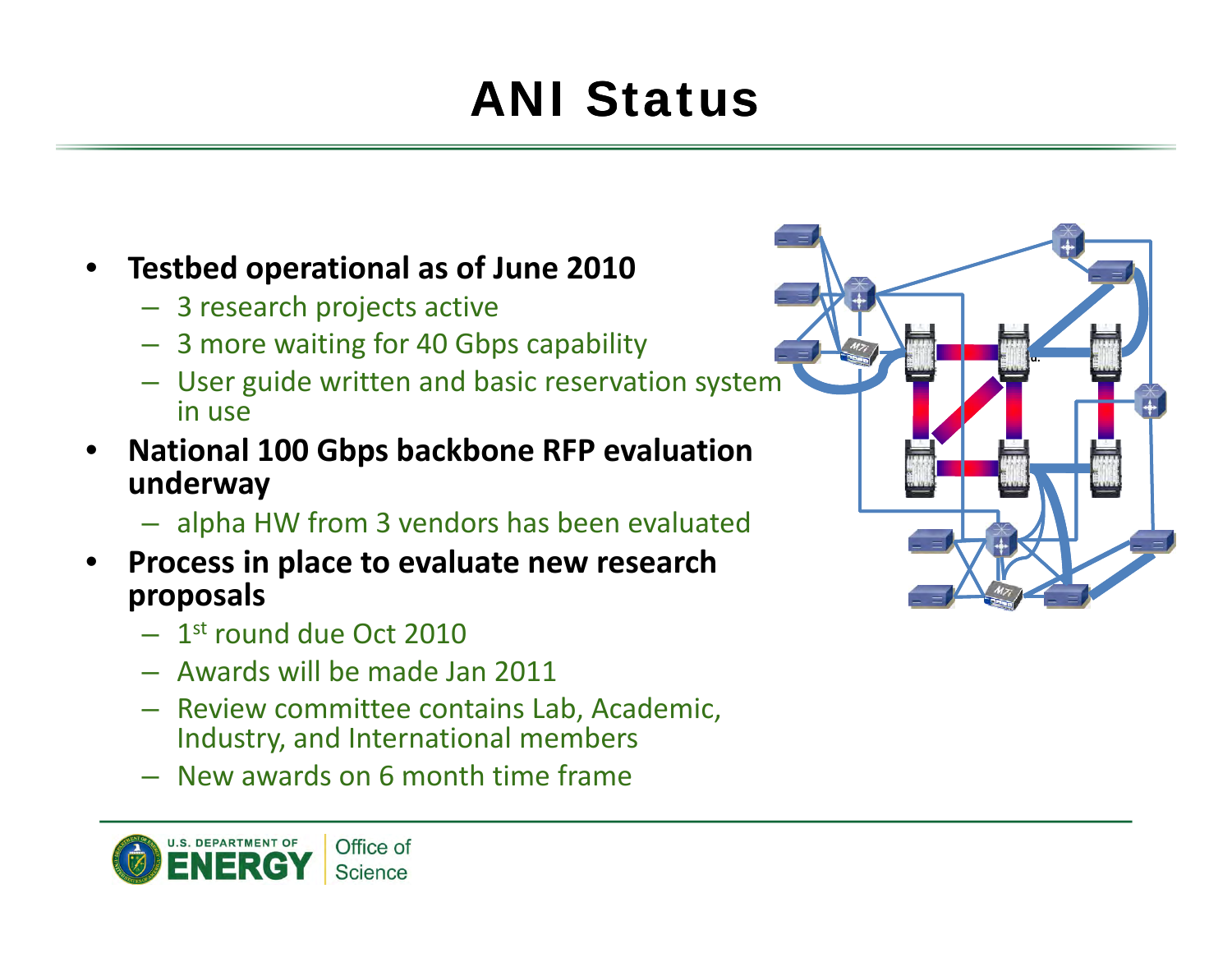# SciDAC-e

- **\$30M ARRA Activity**
- • **One time stimulus of applied mathematics & computer science research efforts to establish computational foundation to advance the DOE mission across <sup>a</sup> wide range, including developing renewable energy sources and developing smart grids.**
- • **Implementation Strategy**
	- **Applied mathematics research to enable bigger, better and smarter electricity grids**
	- **Supplemental awards to existing SciDAC efforts to support collaborative research with BES‐supported Energy Frontier Research Centers to develop <sup>a</sup> high‐performance computing capability relevant to the goals of the EFRC**
	- **Enhanced user support at NERSC, ALCF & OLCF for SciDAC‐<sup>e</sup> and energy users awarded allocations through ASCR Leadership Computing Challenge allocation process; SciDAC‐<sup>e</sup> summer school for training and experience with Leadership computing resources.**

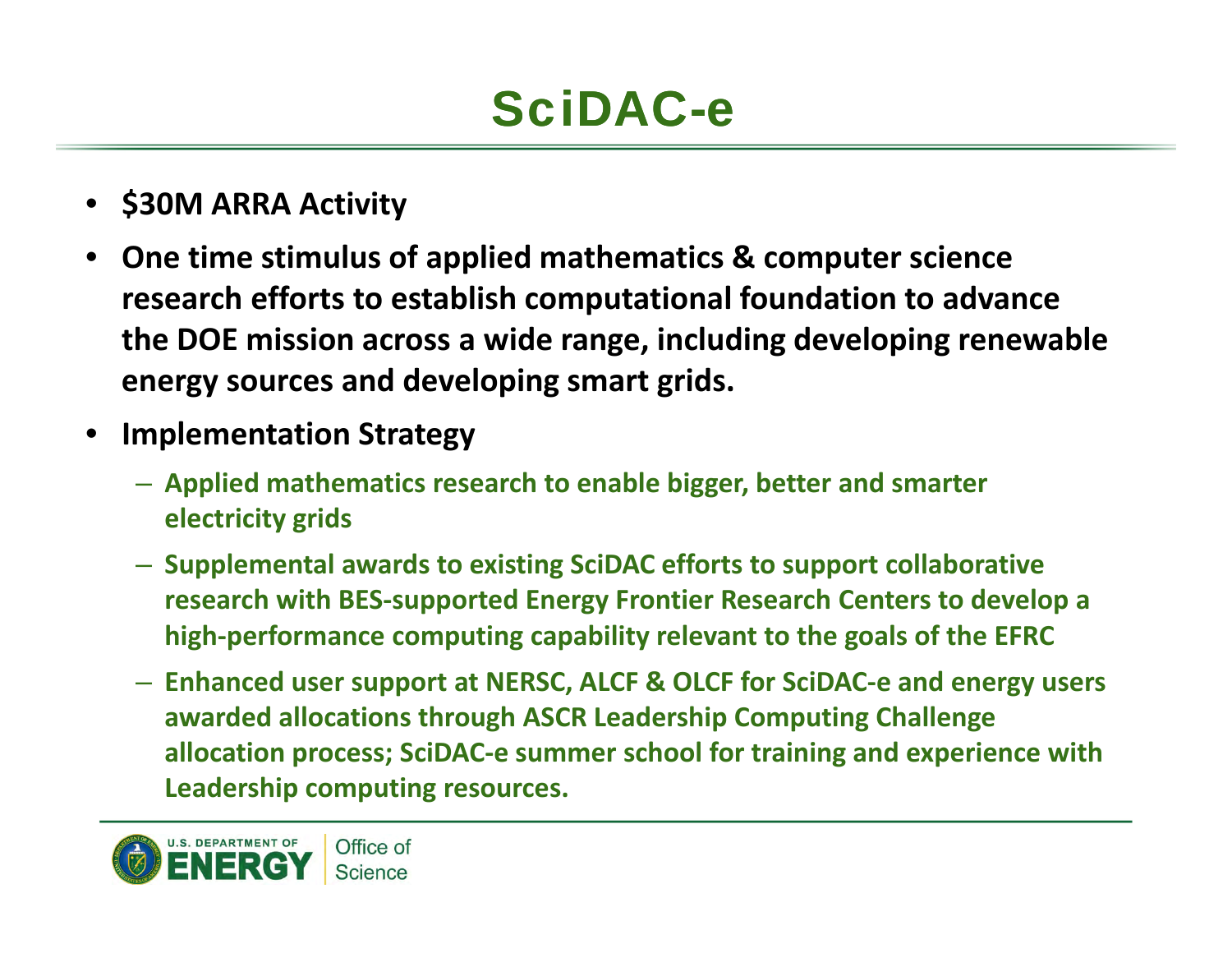# **SciDAC-e: Applied Mathematics**

- •• Goal: Support of DOE electricity grid efforts.
	- *Robust Optimization for Connectivity and Flows in Dynamic Complex Networks,* Lead PI: Balasundaram (Oklahoma State)
	- Reconfiguring Power Systems to Minimize Cascading Failures: Models and *Algorithms,* Co‐PIs: Bienstock (Columbia), Wright (UW‐Madison)
	- *Approaches for Rare‐event Simulation and Decision Making*, Lead PI: Shortle (GMU)
	- *Analysis and Reduction of Complex Networks under Uncertainty*, Marzouk (MIT), Knio (JHU), Ghanem (USC), Najm (SNL)
	- *Optimization and Control of the Electric Power Systems,* Co‐PIs: Meza (LBNL), Thomas (Cornell), Lesieutre (UW‐Madison)
	- *Advanced Kalman Filter for Real‐Time Responsiveness in Complex Systems,* Co‐PIs: Huang (PNNL), Welch (UNC‐Chapel Hill)
	- *Extending the Realm of Optimization for Complex Systems: Uncertainty, Competition and Dynamics,* Lead PI: Shanbhag (UIUC)
- •**All awards made; research is underway underway.**

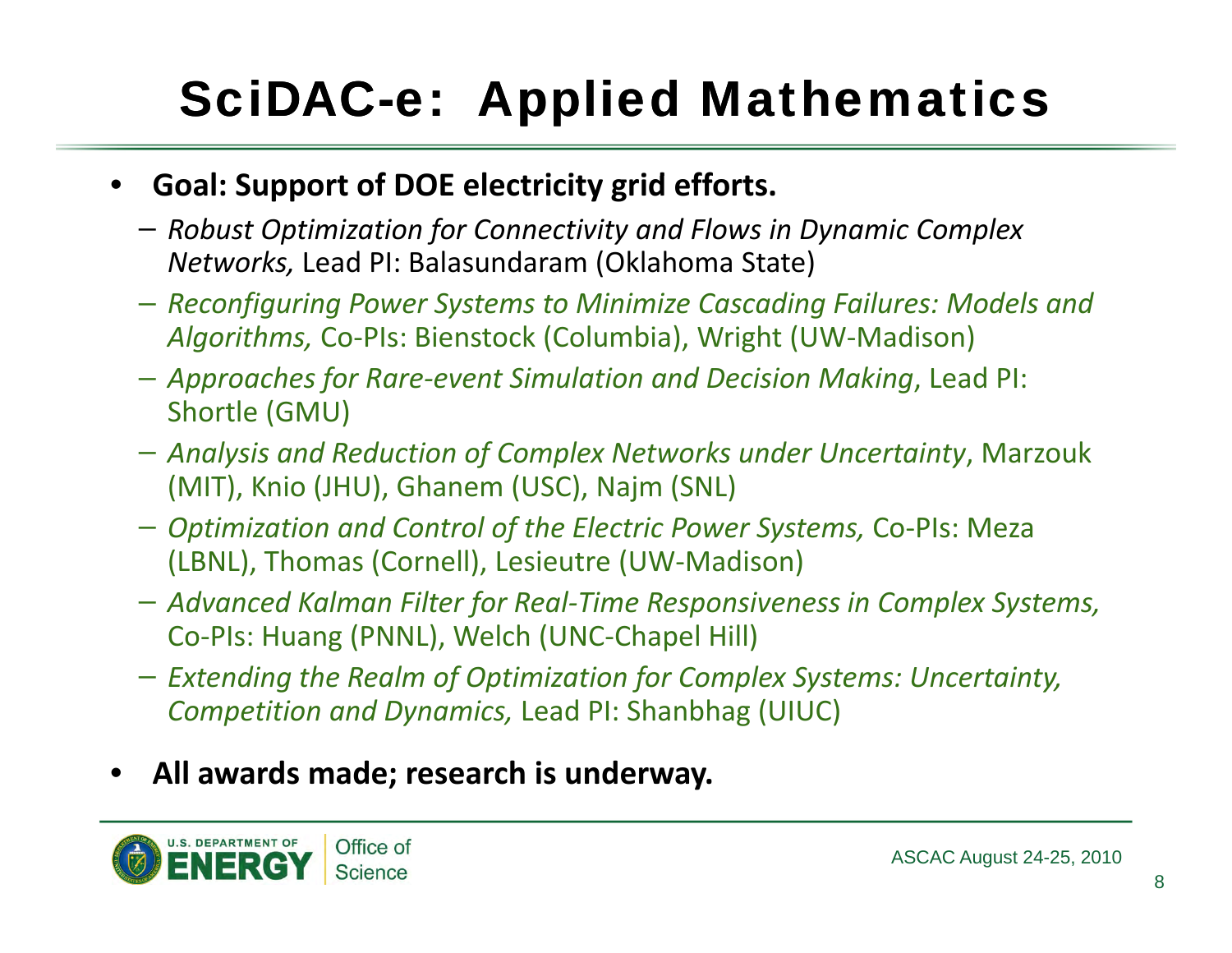### SciDAC-e: EFRC- SciDAC Collaborations

**Supplemental awards to SciDAC Centers and Institutes to enable BES-supported Energy Frontier Research Centers (EFRCs) t d l hi h to develop a high-perf ti formance computing capability relevant to the goals of the EFRC**

• **14 awards- APDEC, VACET, IUSV, TOPS, ITAPS PERI SDM ITAPS, PERI,** 



| <b>EFRC Category</b>                                   | # Unique<br><b>EFRCs</b> | # EFRC<br><b>Collaborations</b> | <b>Award</b><br>(\$K) |
|--------------------------------------------------------|--------------------------|---------------------------------|-----------------------|
| <b>Materials Under Extreme</b><br>Conditions           | $\mathcal{P}$            | 3                               | 1,095                 |
| <b>Geological Flows &amp; Carbon</b><br><b>Storage</b> | 3                        | 6                               | 3,931                 |
| Solar & Photovoltaics                                  | 5                        | 5                               | 3,379                 |
| Material Design                                        |                          | $\mathcal{P}$                   | 951                   |
| <b>Others</b>                                          | 4                        | 4                               | 1,540                 |
| TOTAL                                                  | 15                       | 20                              | 10,895                |

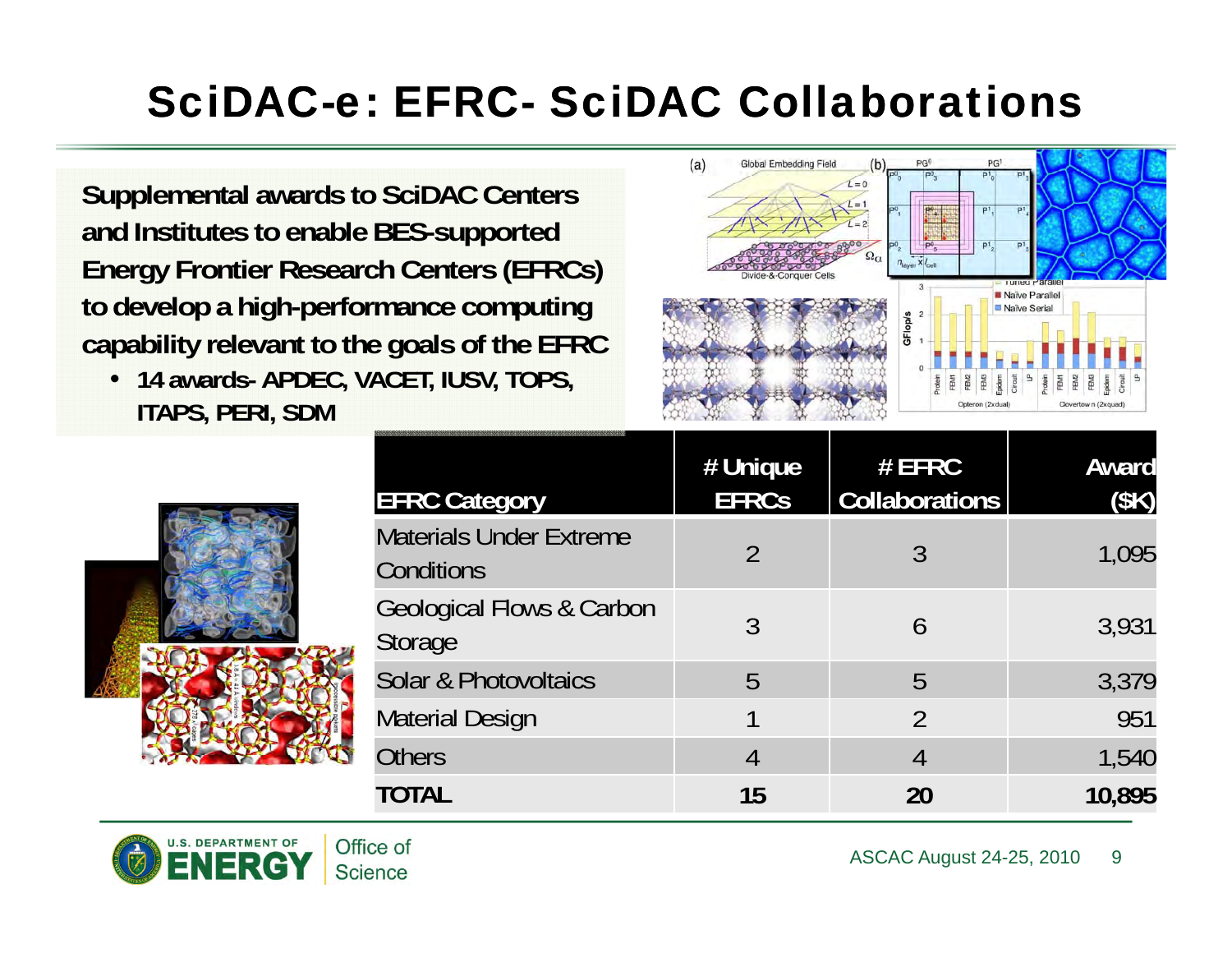### SciDAC-e: Computational Post-Docs

- **Enhance user support, via two-years of funding (\$10M total funding) for approximately 30 new Postdoctoral Appointments at ASCR facilities.**
- **Provide expert assistance to SciDAC-e projects and other energy users awarded allocations through the ASCR Leadership Computing Challenge (ALCC) allocation process.**
- **Through a SciDAC-e summer school, provide projects with training and hands on experience with Leadership computing resources.**
- **NERSC (\$3.125M); ALCF (\$3.125M); OLCF (\$3.75M)**



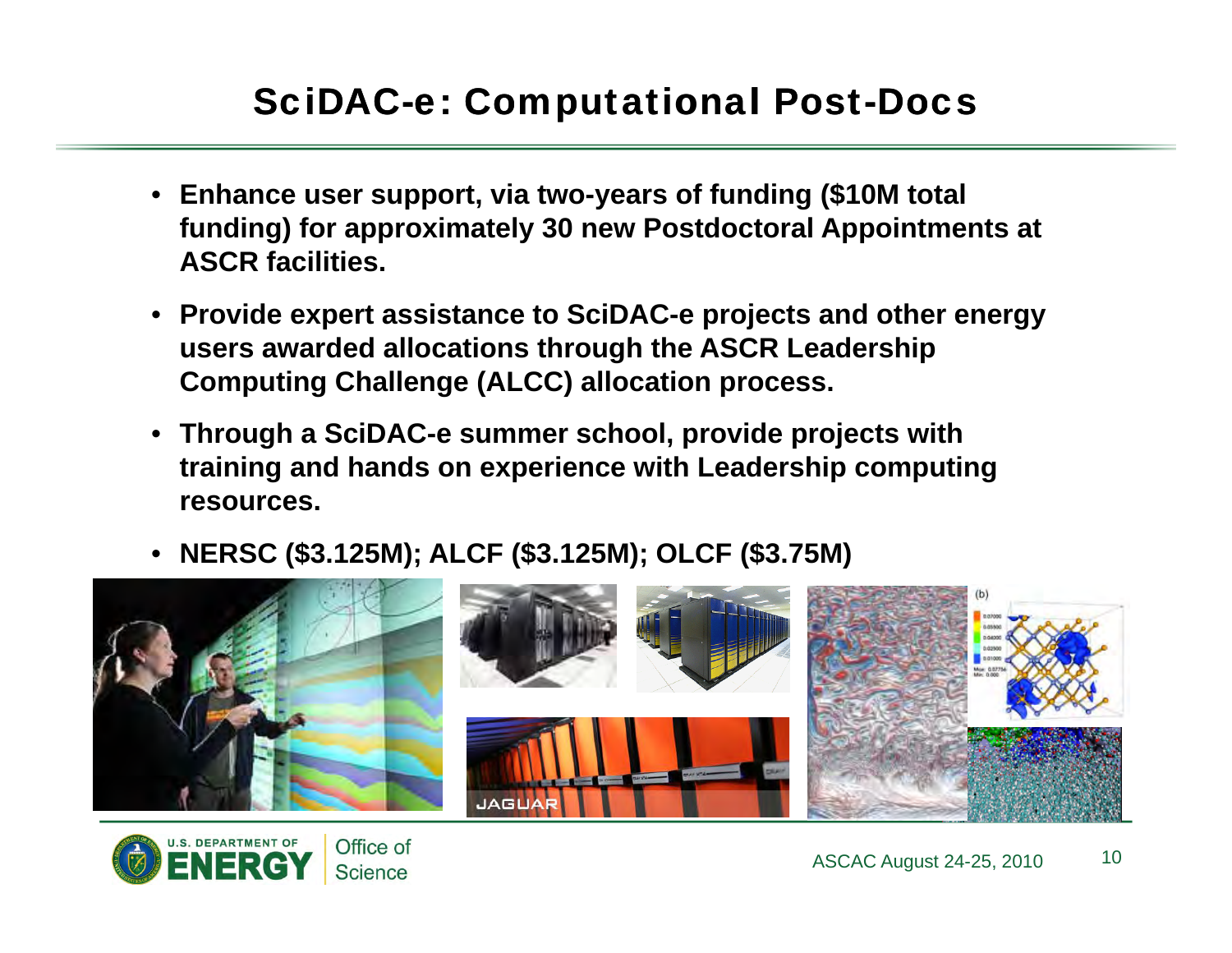## **SciDAC-e: ALCF Postdoc Summary**

- • **Staffing**
	- Hired 11
	- 6 on‐board; 5 starting in next 6 months (3 MCS, NE, MSD)
- •**•** Science Insight
	- Negative Index Materials (NIM) calculations scaling to as many as 32 racks of the Blue Gene/P system have resulted in metamaterial structures which we predict to have figures of merit (a measure of the quality of the NIM) that are nearly double the values of related structures reported in literature.
	- Extended Hamiltonian replica‐exchange MD (H‐REMD) simulation method with an accelerated MD method to overcome problems arising from the existence of kinetically trapped conformations within the protein receptor.

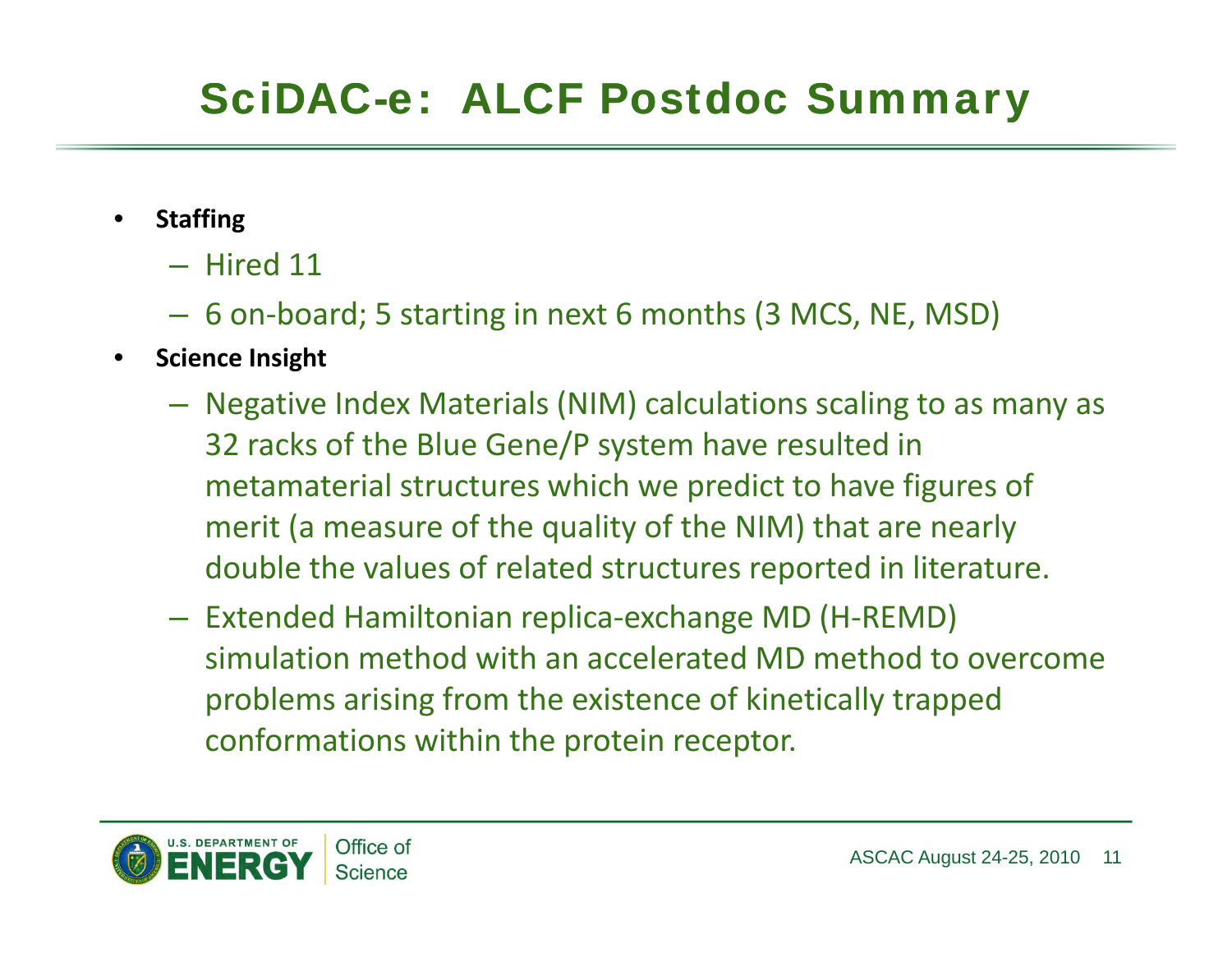# SciDAC-e: ALCF Posdoc Highlights

### **E. D Pi ePrince – Mt t il Metamaterials(Computational Materials Science)**

- • Computational studies of materials that can exhibit a range of unique electromagnetic properties such as having negative‐index of refraction
- Potential applications including imaging  $\bullet$ beyond the diffraction limit and optical cloaking



Finite‐difference time‐domain (FDTD) simulation showing the electric field patterns for a two‐ dimensional negative index material (NIM) consisting of two gold rods separated by SiO2. The arrows show the direction that the light "appears" to be propagating inside and outside of the NIM



### **s**  $\qquad$   $\parallel$  J. Bernstein – Dark Energy **(Computational Hydrodynamics & Cosmology)**

- Radiative transfer calculations for thermonuclear supernova (SN Ia) simulations
- N-body + hydrodynamic  $\bullet$ (computational cosmology) simulations of the large scale structure of the Universe



Rendered results of adark energy simulation run on an ALCF resource. The density variable is represented for the large‐ scale structure simulation with 512 $^3$  dark matter particles and hydrodynamics enabled.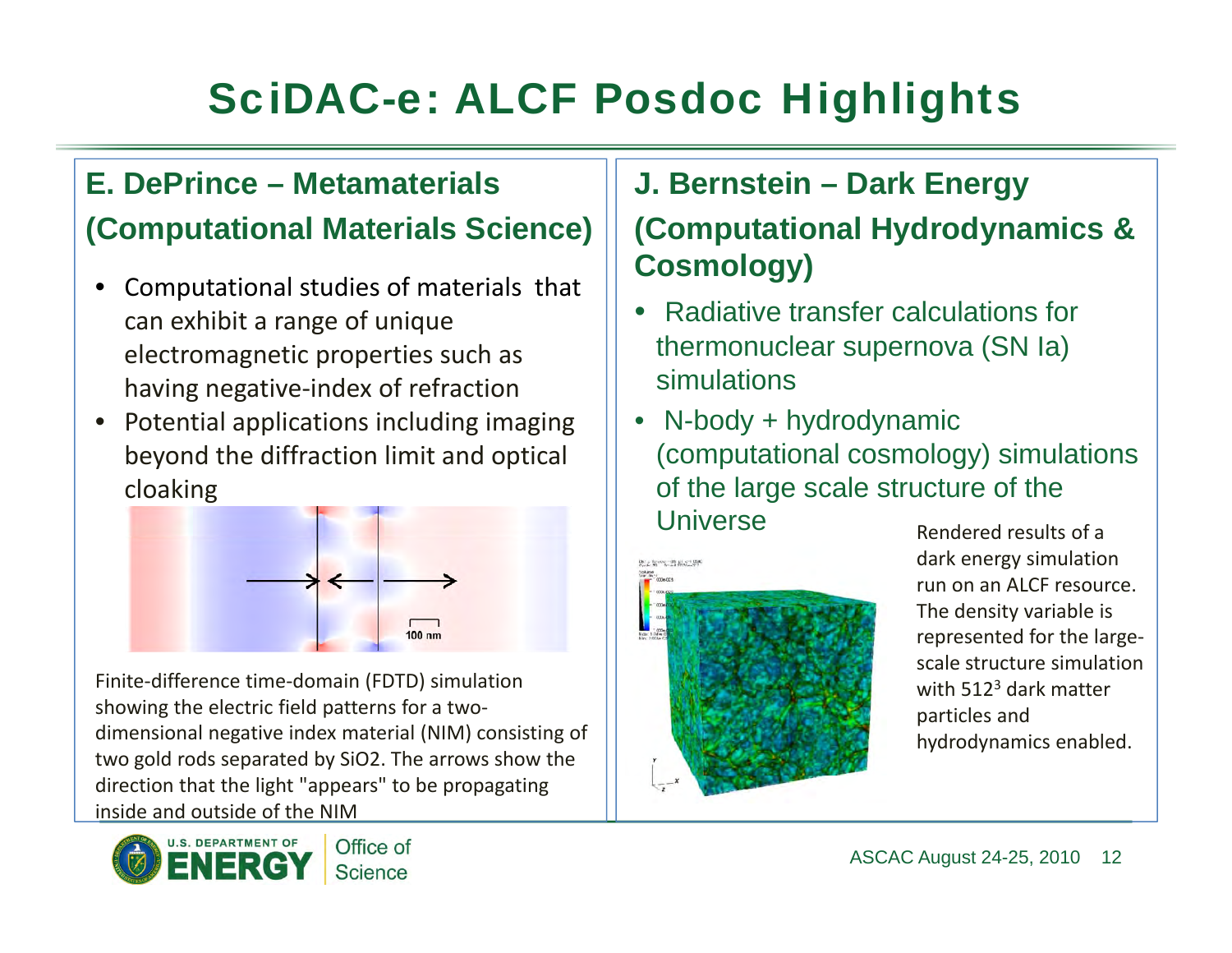# **SciDAC-e OLCF Postdoc Summary**

- • **Staffing**
	- 6 postdocs working; 2 postdocs starting this year
	- 1 offer in progress
	- 1 position vacant due to resignation (Hampton)
- •**•** Science insights
	- Preliminary results pointing to new chemical method for tailoring the band gap of semiconducting graphene nanoribbons (GNR) (Lopez-Bezanilla)
- • **Papers**
	- Paper co‐authored by S. Hampton won best paper award at HPCS conference
	- Another paper co‐authored by S. Hampton accepted to SC10
- • **Code development**
	- LAMMPS kernels identified and ported to GPU (Hampton)
	- Development of LMP2 chemistry code to use MADNESS runtime environment (Mintz)
- • **Conferences**
	- HPCS: International Conference on High Performance Computing & Simulation, June 5 9, 2010 (Hampton)
	- $-$  NT2010: 11<sup>th</sup> International Conference on the Science and Application of Nanotubes, June 27 – July 2, 2010 (Lopez-Bezanilla)
	- SciApps10 at ORNL, August 3 6, 2010 (all postdocs)

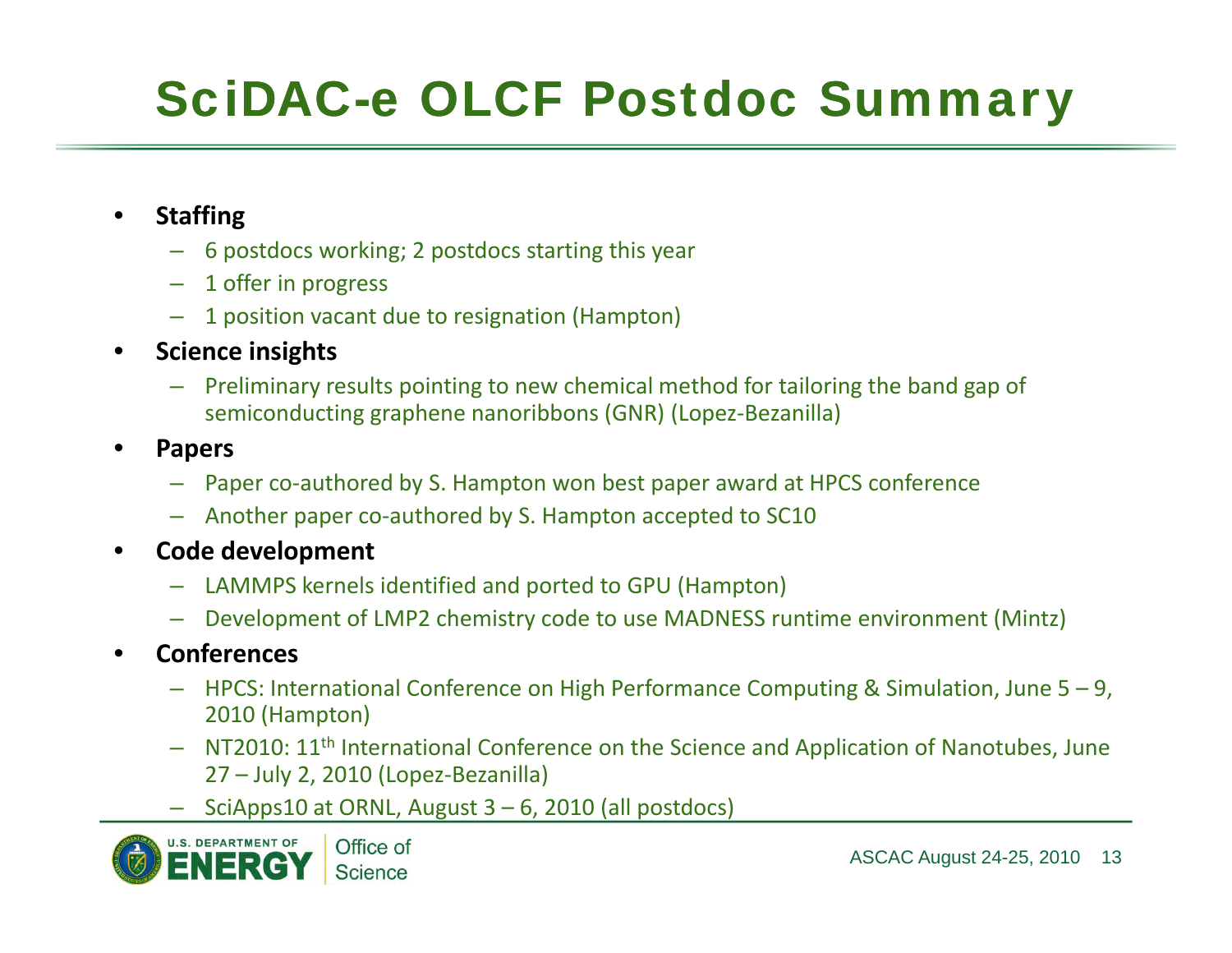### SciDAC-e: OLCF Postdoc Highlights

**A L.opez-B ill ezanilla -- quan tum transport in folded graphene nanoribbon (GNR) (Computational Materials Science )**



- •A linearly-scaling DFT code (SIESTA) used to perform systematic studies of stable configurations of an N‐doped (blue) folded GNR
- These studies will allow one to quantif the conductivity process in chemically modified carbon‐based materials, such as new types of electrodes for compact batteries and supercapacitor systems

### **J H S l bl R ili t HPC J. Hursey -- Scalable, Resilien Application & MPI Co-development (Computer Science)**

- **•** Co-development of scalable, resilient •**HPC applications and MPI fault tolerance extensions allows for:**
	- Development of fault tolerance programming paradigms tailored to application designs, and
- Quick prototyping and deployment of g DFT code (SIESTA) is new MPI semantics influencin g the ongoing MPI Forum standardization efforts.
	- $\bullet$  **Initial work with MADNESS and Open MPI to focus on run-though** stabilization, then process recovery





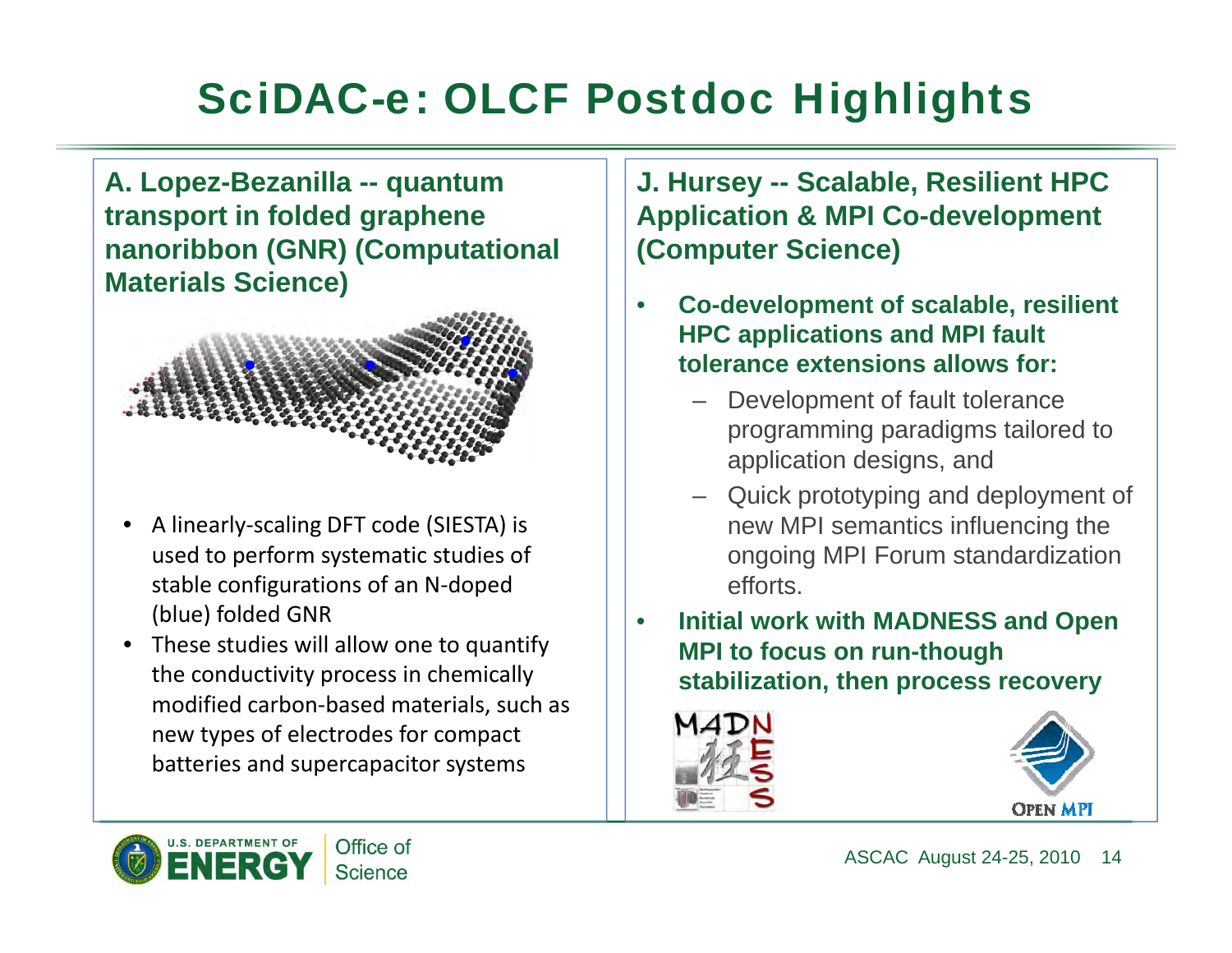## **SciDAC-e: NERSC Postdoc Summary**

- $\bullet$  **Staffing**
	- 8 positions filled with post‐docs starting after completing their PhD thesis
		- 5 have started working at NERSC
		- 3 due to start in ~Oct Nov 2010
	- Another offer has been extended
- • **Two post‐docs (Kim and Preissl) were co‐authors and significant contributors to the p pa er "Application Acceleration on Current and Future Cray Platforms," winner BEST PAPER, CUG 2010, Edinburgh, Scotland, May 2010**
- • **First Author Conference Poster Presentations were given:**
	- J. Kim, et al. "Calculation of RI‐MP2 Gradient using Fermi GPUs", MQM 2010 (Molecular Quantum Mechanics), Berkeley, CA, May  $24 - 29$ , 2010.
	- R. Preissl, et al., "What's Ahead for Fusion Computing?," International Sherwood Fusion Theory Conference, Seattle, WA, April 19 – 21, 2010.
- • **Two post‐docs (Kim and Maia) served as teaching assistants for the NERSC‐ sponsored user course on GPUs**
	- Computational Science Summer School, August 2‐6, 2010
- • **An oral presentation was given by Jihan Kim on July 27, 2010 to the Cray Management team on GPU computing**